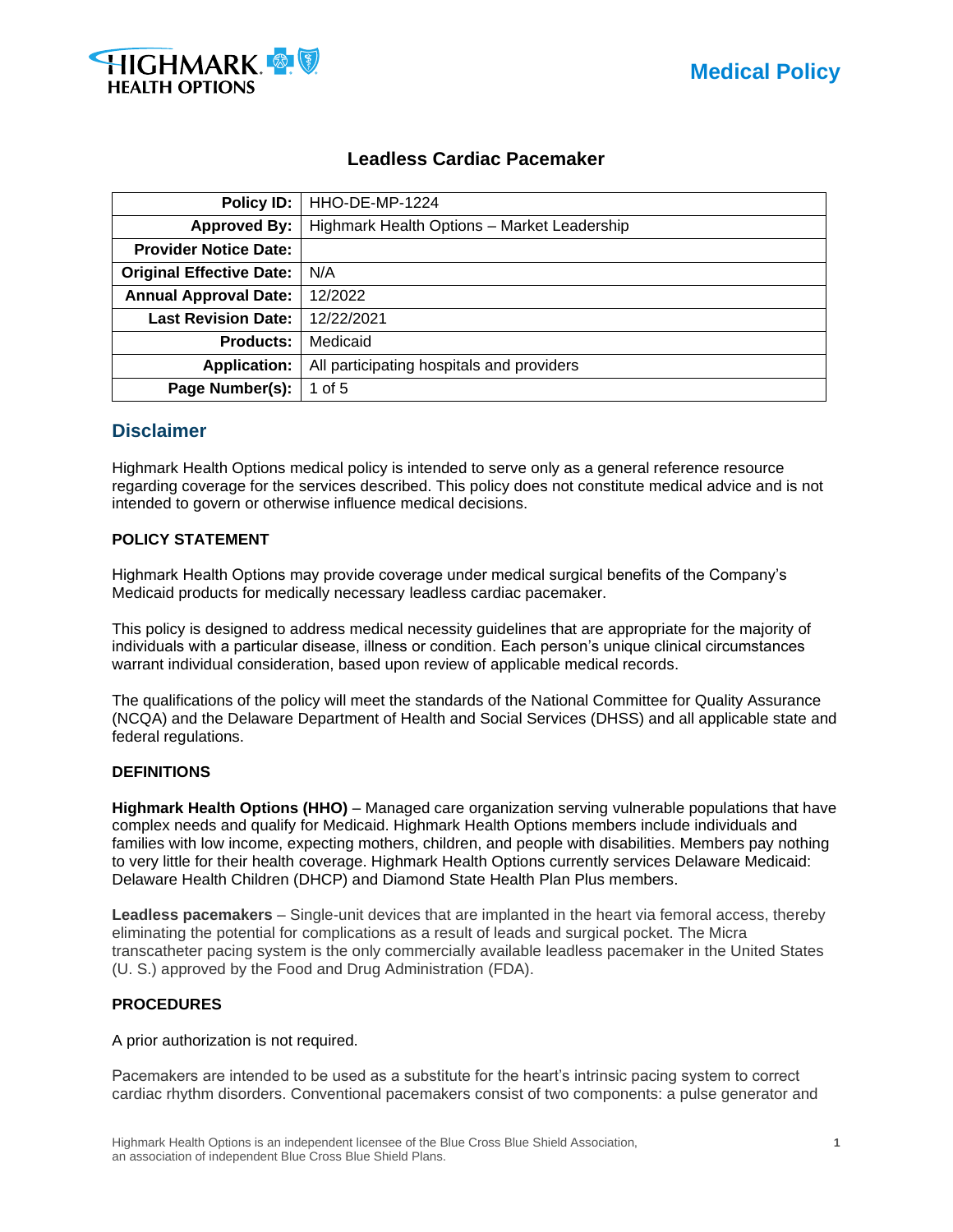



electrodes (or leads). Pacemakers are considered life-sustaining, life-supporting class III devices for individuals with a variety of brady-arrhythmias. Even though the efficacy and safety profile of conventional pacemakers are excellent, in a small proportion of individuals, they may result in lead complications and the requirement for a surgical pocket. Further, some individuals are medically ineligible for conventional pacemakers due to lack of venous access and recurrent infection.

The Micra transcatheter pacing system may be considered medically necessary in individuals when BOTH conditions below are met:

- The individual has symptomatic paroxysmal or permanent high-grade arteriovenous block or symptomatic bradycardia-tachycardia syndrome or sinus node dysfunction (sinus bradycardia or sinus pauses); and
- The individual has a significant contraindication precluding placement of conventional singlechamber ventricular pacemaker leads such as ANY of the following:
	- o History of an endovascular or cardiovascular implantable electronic device (CIED) infection or who are at high risk for infection; or
	- o Limited access for transvenous pacing given venous anomaly, occlusion of axillary veins or planned use of such veins for a semi-permanent catheter or current or planned use of an AV fistula for hemodialysis; or
	- o Presence of a bio-prosthetic tricuspid valve

The Micra transcatheter pacing system not meeting the criteria as indicated in this policy is considered experimental/investigational and therefore noncovered because the safety and/or effectiveness of this service cannot be established by the available published peer-reviewed literature.

#### **Contraindications**

As per the U.S. FDA label, the Micra transcatheter pacing system is contraindicated for individuals who have the following types of devices implanted:

- An implanted device that would interfere with the implant of the Micra device in the judgment of the implanting physician; or
- An implanted inferior vena cava filter; or
- A mechanical tricuspid valve; or
- An implanted cardiac device providing active cardiac therapy which may interfere with the sensing performance of the Micra device

As per the FDA label, the Micra transcatheter pacing system is also contraindicated for individuals who have the following conditions:

- Femoral venous anatomy unable to accommodate a 7.8 mm (23 French) introducer sheath or implant on the right side of the heart (for example, due to obstructions or severe tortuosity); or
- Morbid obesity that prevents the implanted device to obtain telemetry communication within <12.5 cm (4.9 in); or
- Known intolerance to titanium, titanium nitride, parylene C, primer for parylene C, polyether ether ketone, siloxane, nitinol, platinum, iridium, liquid silicone rubber, silicone medical adhesive, and heparin or sensitivity to contrast medical which cannot be adequately premedicated.

As per the FDA label, the Micra transcatheter pacing system should not be used in individuals for whom a single dose of 1.0 mg dexamethasone acetate cannot be tolerated because the device contains a molded and cured mixture of dexamethasone acetate with the target dosage of 272 μg dexamethasone acetate. It is intended to deliver the steroid to reduce inflammation and fibrosis.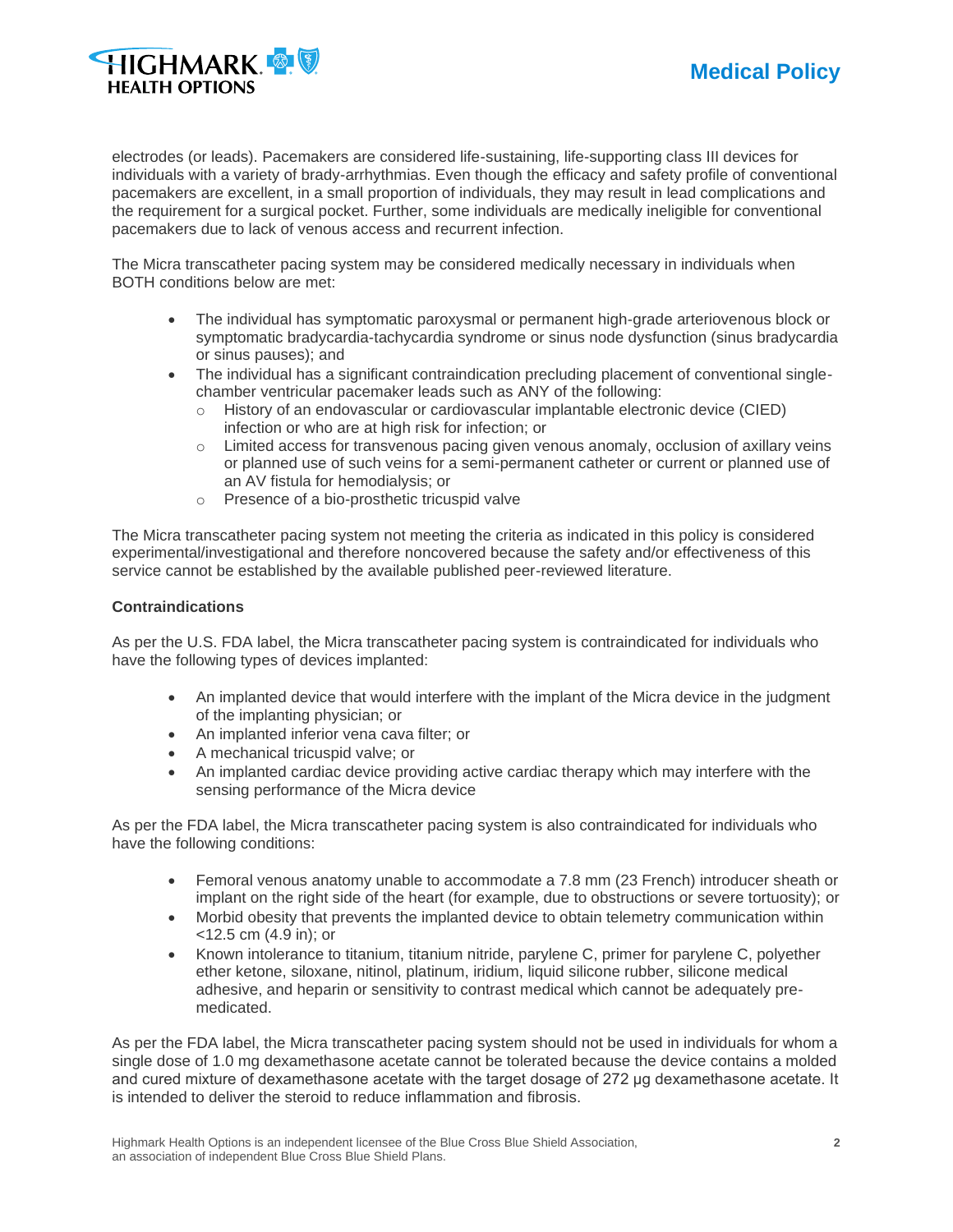

#### **Post-payment Audit Statement**

The medical record must include documentation that reflects the medical necessity criteria and is subject to audit by Highmark Health Options at any time pursuant to the terms of your provider agreement.

### **Place of Service: Inpatient/Outpatient**

Experimental/investigational (E/I) services are not covered regardless of place of service.

The Micra transcatheter pacing system is typically an outpatient procedure which is only eligible for coverage as an inpatient procedure in special circumstances, including, but not limited to, the presence of a comorbid condition that would require monitoring in a more controlled environment such as the inpatient setting.

#### **CODING REQUIREMENTS**

| <b>CPT</b> code                                                                                                                                                                                                   | <b>Description</b>                                                                                                                                                                                                                                                                      |  |
|-------------------------------------------------------------------------------------------------------------------------------------------------------------------------------------------------------------------|-----------------------------------------------------------------------------------------------------------------------------------------------------------------------------------------------------------------------------------------------------------------------------------------|--|
| 33274                                                                                                                                                                                                             | Transcatheter insertion or replacement of permanent leadless pacemaker, right<br>ventricular, including imaging guidance (e.g., fluoroscopy, venous ultrasound,<br>ventriculography, femoral venography) and device evaluation (e.g., interrogation or<br>programming), when performed. |  |
| Transcatheter removal of permanent leadless pacemaker, right ventricular,<br>including imaging guidance (e.g., fluoroscopy, venous ultrasound, ventriculography,<br>33275<br>femoral venography), when performed. |                                                                                                                                                                                                                                                                                         |  |

#### **Covered Diagnosis Codes**

| G90.01            | 144.1  | 144.2  | 145.2  | 145.3  | 145.5  | 147.2 |
|-------------------|--------|--------|--------|--------|--------|-------|
| R <sub>00.1</sub> | 148.0  | 148.11 | 148.19 | 148.20 | 148.21 | 148.3 |
| 148.4             | 148.91 | 148.92 | 149.3  | 149.5  |        |       |

### **REIMBURSEMENT**

Participating facilities will be reimbursed per their Highmark Health Options contract.

## **References**

Haight PJ, Stewart RE, Saarel EV, et al. Lateral thoracotomy for epicardial pacemaker placement in patients with congenital heart disease. Interact Cardiovasc Thorac Surg. 2018;26(5):845-851.

Harake DE, Shannon KM, Aboulhosn JA, Moore JP. Transvenous pacemaker implantation after the bidirectional Glenn operation for patients with complex congenital disease. J Cardiovasc Electrophysiol. 2018;29(3):497-503.

FDA Executive Summary Memorandum. General Issues: Leadless pacemaker devices prepared for the February 18, 2016 meeting of the Circulatory System Devices Advisory Panel; Gaithersburg, MD. 2016; Accessed February 6, 2020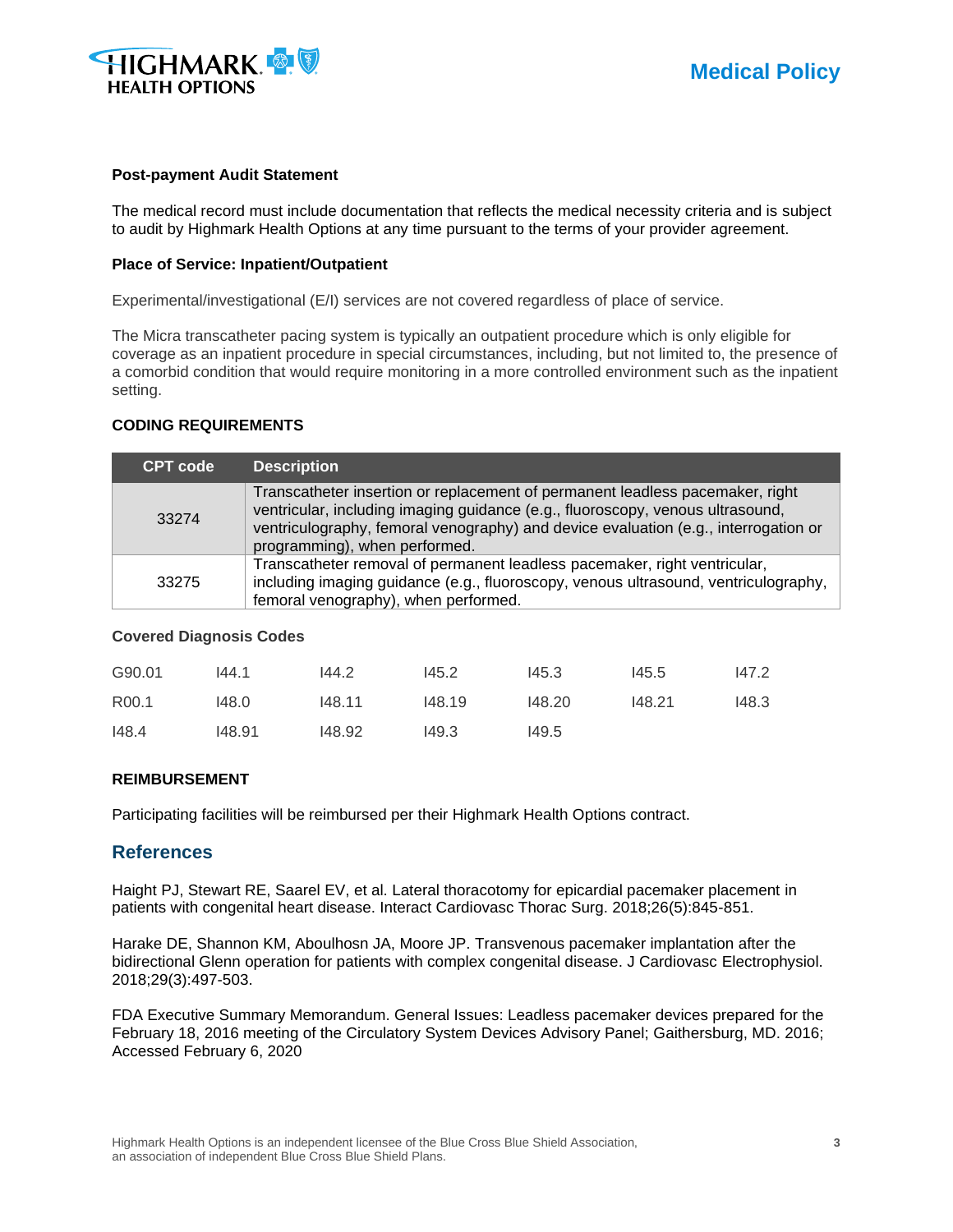

Statement of the American Heart Association to the Food and Drug Administration Circulatory System Devices Panel February 18, 2016: Leadless Cardiac Pacemaker Devices. 2016; Accessed February 6, 2020

Reddy VY, Miller MA, Knops RE, et al. Retrieval of the leadless cardiac pacemaker: A multicenter experience. Circ Arrythm Electrophysiol. 2016;9(12):e004626.

Lakkireddy D, Knops R, Atwater B. et al. A worldwide experience of the management of battery failures and chronic device retrieval of the Nanostim leadless pacemaker. Heat Rhythm. 2017;14(12):1756-1763.

Sperzel J, Defaye P, Delnoy PP, et al. Primary safety results from the LEADLESS observational study. Europace. 2018;20(9):1491-1497.

Circulatory System Devices Panel Meeting: Leadless Pacemakers. FDA Presentation. 2016; Accessed February 6, 2020

Tjong FVY, Beurskens NEG, de Groot JR, et al. Health-related quality of life impact of a transcatheter pacing system. J Cadiovasc Electrophysiol. 2018;29(12):1697-1704.

Reynolds D. Duray GZ, Omar R, et al. A leadless intracardiac transcatheter pacing system. N Engl J Med. 2016;374(6):533-41.

Lloyd M, Reynolds D, Sheldon T, et al. Rate adaptive pacing in an intracardiac pacemaker. Heart Rhythm. 2017;14(2):200-205.

Summary of Safety and Effectiveness Data (SSED): Micra Transcatheter Pacing System (PMS P150033). 2016. Accessed February 6, 2020.

Centers for Devices and Radiological Health Medical Devices Advisory Committee. 2016. Accessed February 6, 2020.

Medtronic. Meet Micra (brochure). n.d. Accessed February 6, 2020

Grubman E, Ritter P, Ellis CR, et al. To retrieve, or not to retrieve: System revisions with Micra transcatheter pacemaker. Heart Rhythm. 2017;14(12):1801-1806.

Roberts PR, Clementy N, Al Samadi F, et al. A leadless pacemaker in the real-world setting: The Micra transcatheter pacing system post-approval registry. Heart Rhythm. 2017;14(9):1375-1379.

El-Chami MF, Al-Samadi F, Clementy N, et al. Updated performance of the Micra transcatheter pacemaker in the real-world setting: A comparison to the investigational study and a transvenous historical control. Heart Rhythm. 2018;15(12):1800-1807.

Duray GZ, Ritter P, El-Chami M, et al. Long-term performance of a transcatheter pacing system 12-month results from the Micra transcatheter pacing study. Heart Rhythm. 2017;14(5):702-709.

El-Chami MF, Johansen JB, Zaidi A, et al. Leadless pacemaker implant in patients with preexisting infections: Results from the Micra post-approval registry. J Cardiovasc Electrophysiol. 2019;30(4):569– 574.

Decision Memo for Leadless Pacemakers (CAG-00448N). 2017. Accessed February 6, 2020.